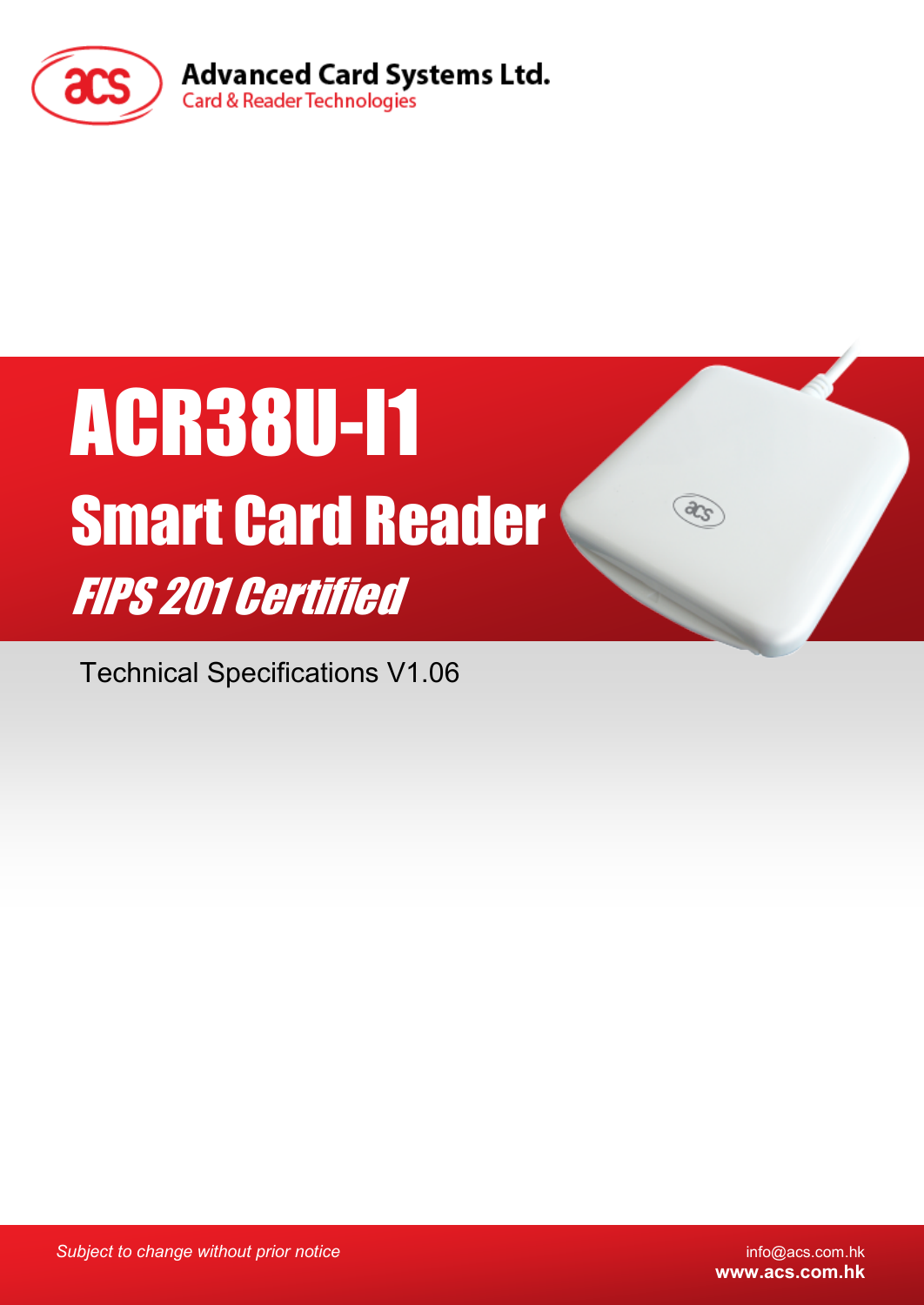

## **Table of Contents**

| 1.1. |  |
|------|--|
| 1.2. |  |
| 1.3. |  |
| 2.0. |  |
| 3.0. |  |
| 3.1. |  |
| 3.2. |  |
| 4.0. |  |
| 5.0. |  |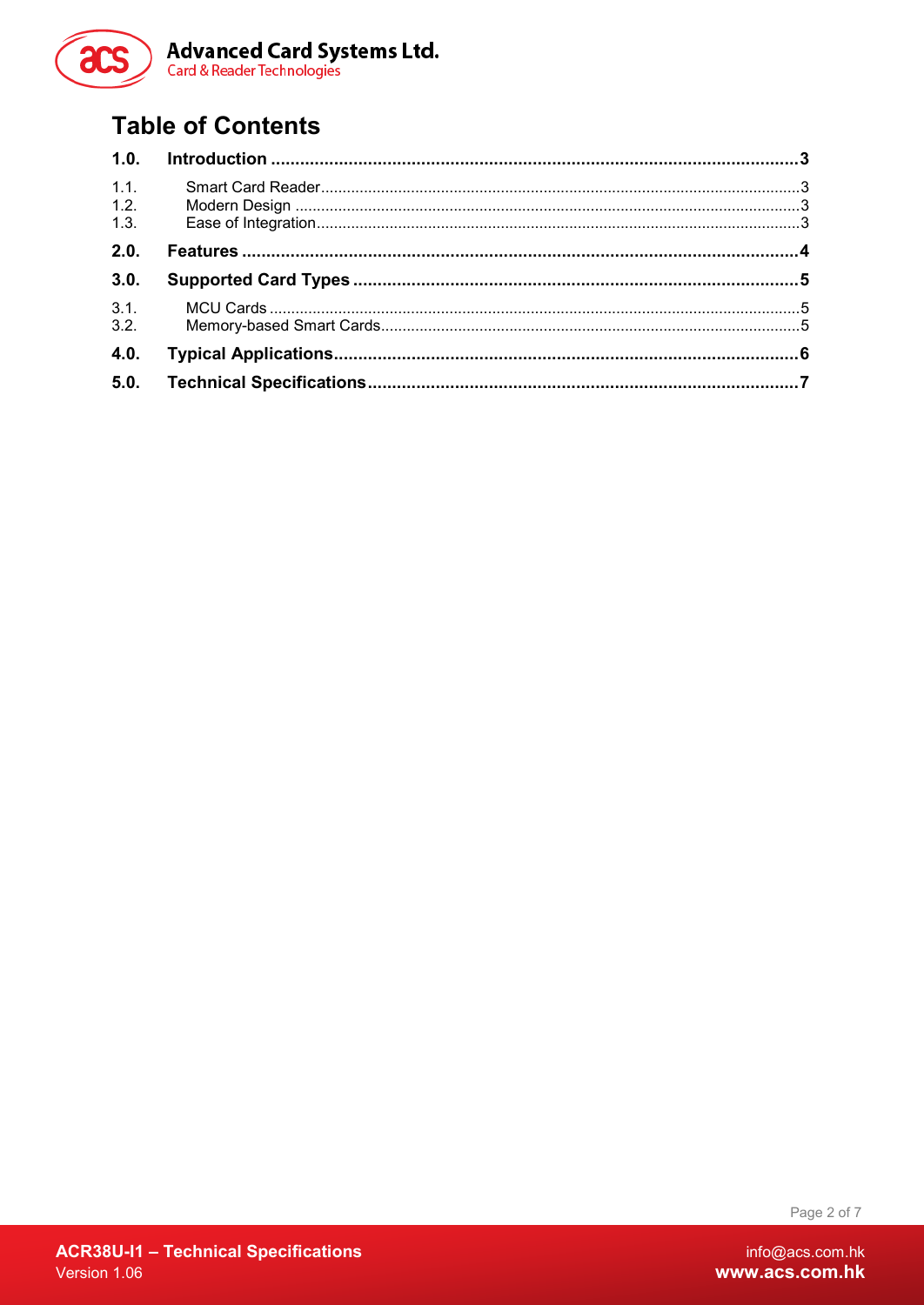

# <span id="page-2-0"></span>**1.0.Introduction**

ACR38U-I1 is the latest addition to the ACR38 PC-linked Smart Card Reader Series. Combining secure smart card reader technology functionalities with a sleek and modern design, ACR38U-I1 is the perfect peripheral for your smart card applications.



## <span id="page-2-1"></span>**1.1. Smart Card Reader**

ACR38U-I1 supports ISO 7816 Class A, B and C smart cards and microprocessor cards with the T=0 and T=1 protocol. Also, it supports a wide variety of memory cards in the market, including the Department of Defense Common Access Card (CAC). This makes it perfect for a broad range of solutions, such as PIV Application, Physical and Logical Access Control, Digital Signature, and Online Banking.

## <span id="page-2-2"></span>**1.2. Modern Design**

The new sleek and stylish design of ACR38U-I1 makes it stand out from ordinary smart card readers. This trendy device houses the powerful ACR38 core, which has been

proven to support highly demanding smart card applications. It also features a USB Full Speed interface and a smart card R/W speed of 344 Kbps. Highly durable, ACR38U-I1 can last for at least 100,000 card insertion cycles.

### <span id="page-2-3"></span>**1.3. Ease of Integration**

ACR38U-I1 is easy to install, use and integrate into a PC environment. It is PC/SC and CCID compliant, and its drivers are compatible with Windows, Linux and Mac operating systems. In addition, ACR38U-I1 may now be used on mobile devices running the Android™ platform with versions 3.1 and above.

With its various features, the FIPS 201 certified ACR38U-I1 is the perfect smart card reader for your smart card solution.

Page 3 of 7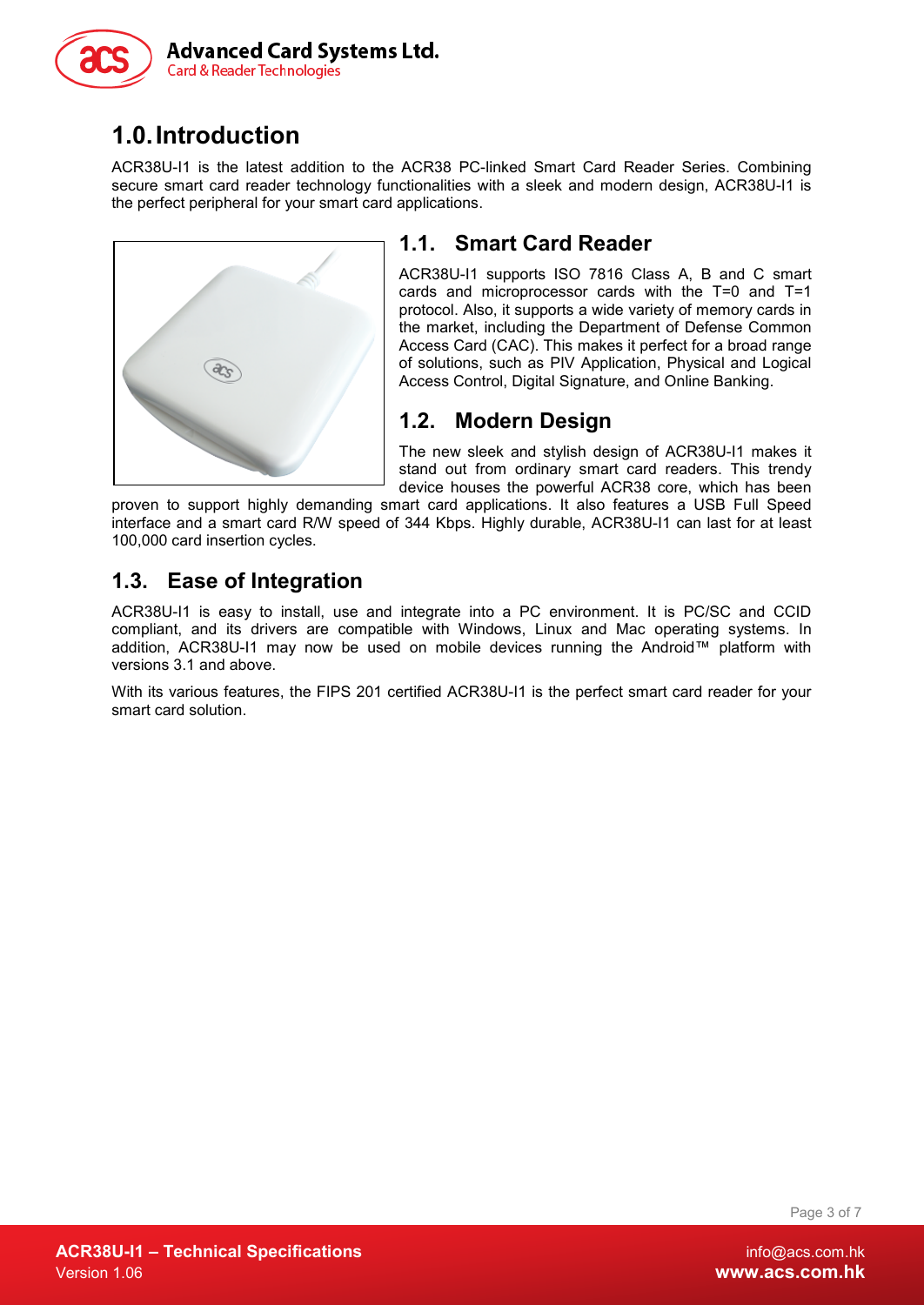

## <span id="page-3-0"></span>**2.0.Features**

- USB 2.0 Full Speed Interface
- Plug and Play CCID support brings utmost mobility
- Smart Card Reader:
	- o Supports ISO 7816 Class A, B and C (5 V, 3 V, 1.8 V) cards
	- o Supports CAC (Common Access Card)
	- o Supports microprocessor cards with T=0 or T=1 protocol
	- o Supports memory cards
	- o Supports PPS (Protocol and Parameters Selection)
	- o Features Short Circuit Protection
- Application Programming Interface:
	- o Supports PC/SC
	- o Supports CT-API (through wrapper on top of PC/SC)
- Supports Android™ OS 3.1 and above
- Compliant with the following standards:
	- o FIPS 201
	- o TAA
	- o EN60950/IEC 60950
	- o ISO 7816
	- o CE
	- o FCC
	- o UL
	- o KC
	- o VCCI
	- o PC/SC
	- o CCID
	- o EMV 2000 Level 1
	- o Microsoft WHQL
	- o RoHS
	- o REACH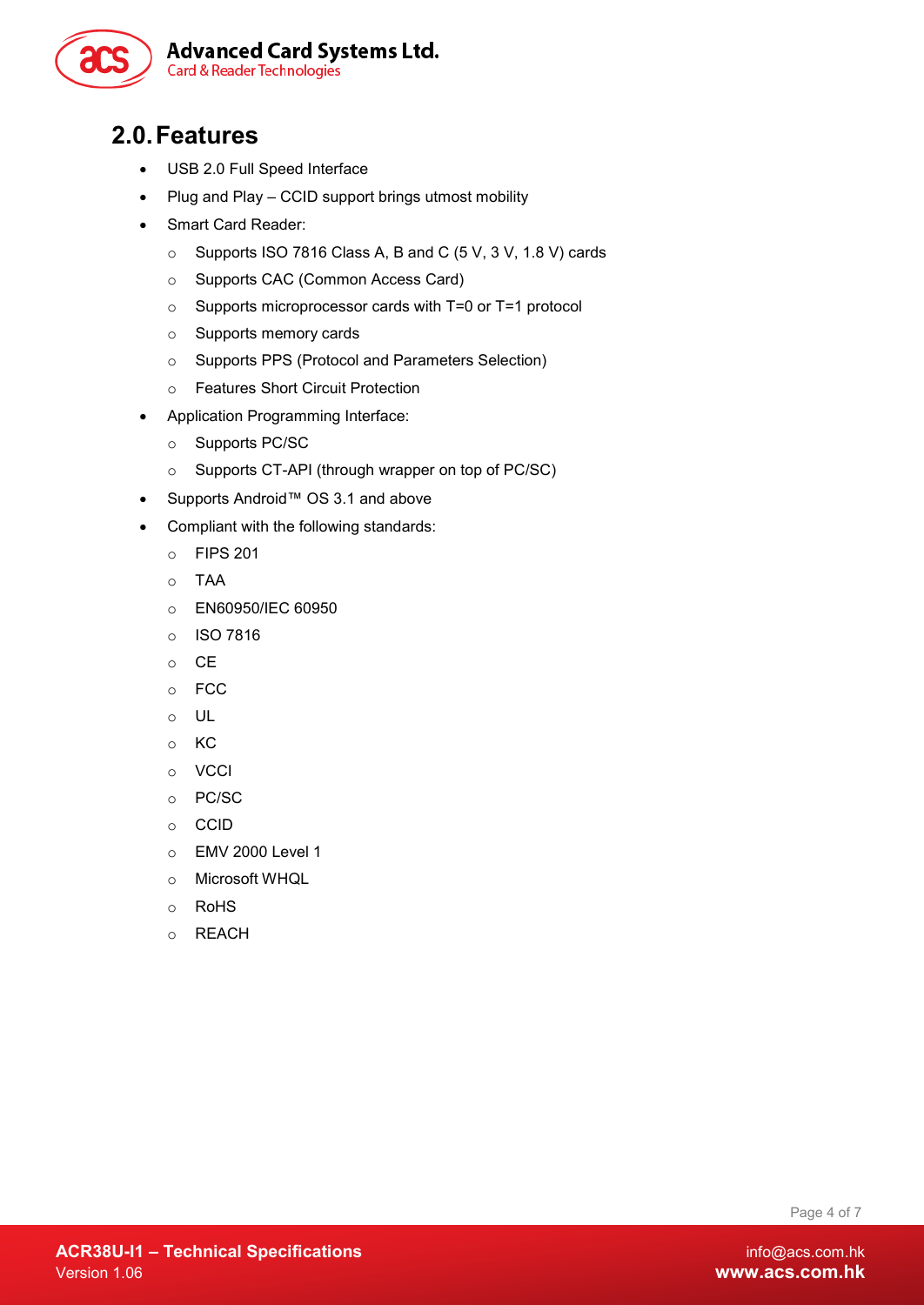

## <span id="page-4-0"></span>**3.0. Supported Card Types**

#### <span id="page-4-1"></span>**3.1. MCU Cards**

ACR38U-I1 operates with ISO 7816 MCU card following either the T=0 or T=1 protocol. It also works with CAC cards, ideal for US PIV and PKI applications.

#### <span id="page-4-2"></span>**3.2. Memory-based Smart Cards**

ACR38U-I1 works with several memory-based smart cards such as:

- Cards following the I2C bus protocol (free memory cards) with maximum 128 bytes page with capability, including:
	- o Atmel: AT24C01/02/04/08/16/32/64/128/256/512/1024
	- o SGS-Thomson: ST14C02C, ST14C04C
	- o Gemplus: GFM1K, GFM2K, GFM4K, GFM8K
- Cards with secure memory IC with password and authentication, including:
	- o Atmel: AT88SC153 and AT88SC1608
- Cards with intelligent 1k bytes EEPROM with write-protect function, including:
	- o Infineon: SLE4418, SLE4428, SLE5518 and SLE5528
- Cards with intelligent 256 bytes EEPROM with write-protect function, including:
	- o Infineon: SLE4432, SLE4442, SLE5532 and SLE5542
- Cards with '104' type EEPROM non-reloadable token counter cards, including:
	- o Infineon: SLE4406, SLE4436, SLE5536 and SLE6636
- Cards with Intelligent 416-Bit EEPROM with internal PIN check, including:
	- o Infineon: SLE4404
- Cards with Security Logic with Application Zone(s), including:
	- o Atmel: AT88SC101, AT88SC102 and AT88SC1003

Page 5 of 7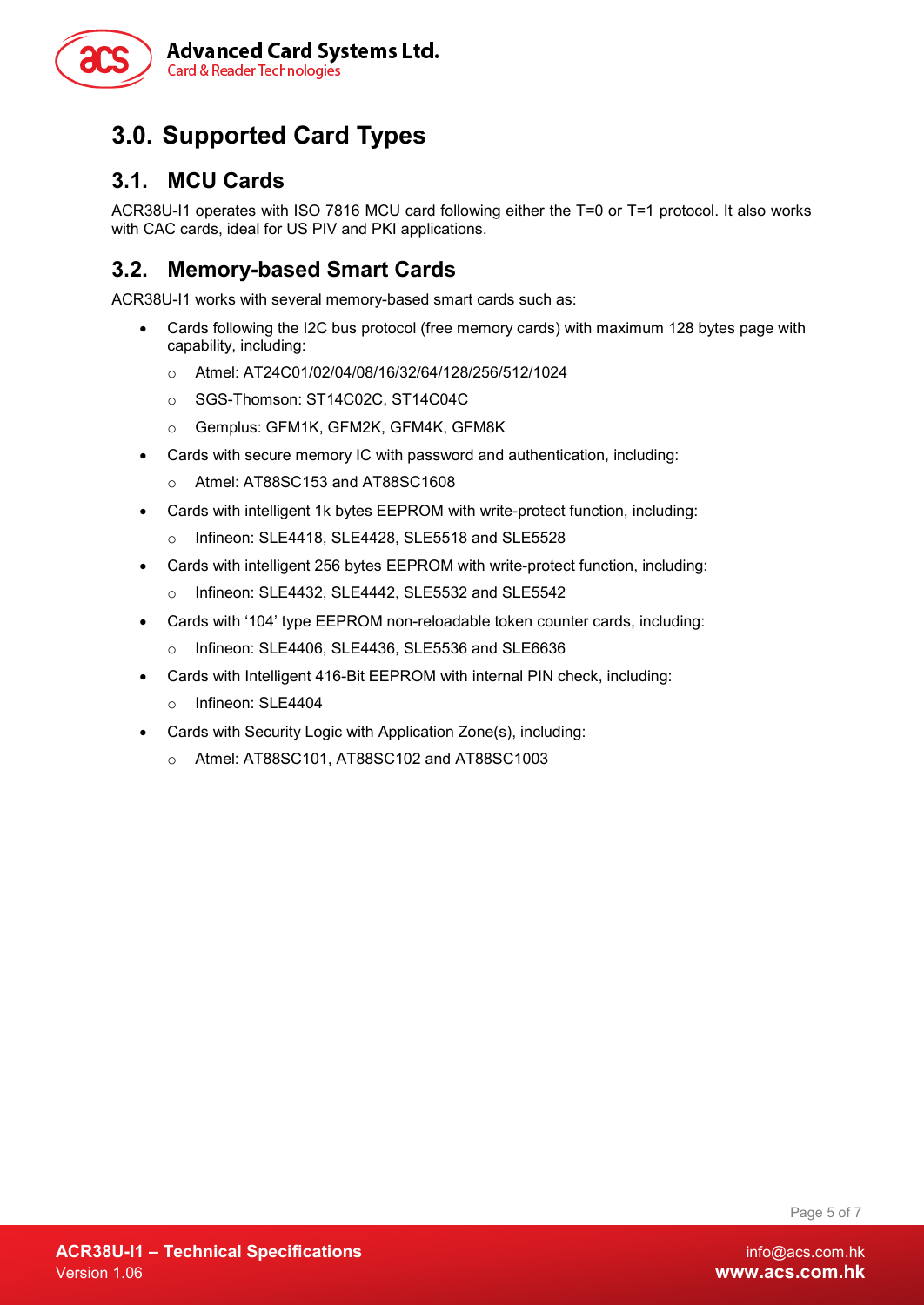

# <span id="page-5-0"></span>**4.0.Typical Applications**

- e-Government
- e-Banking and e-Payment
- e-Healthcare
- Public Key Infrastructure
- Network Security
- Access Control
- Loyalty Program

Page 6 of 7